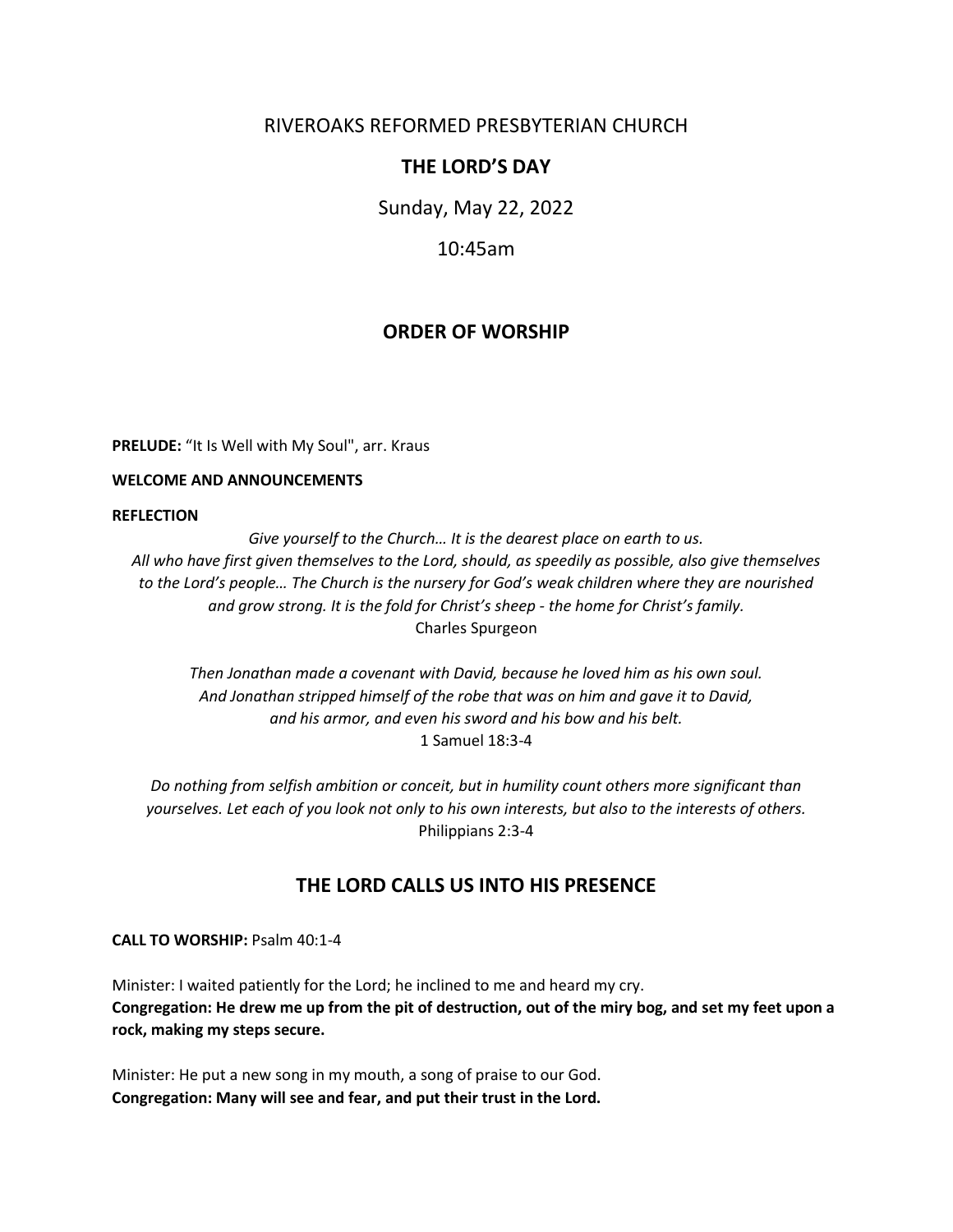### Minister: Blessed is the man who makes the Lord his trust, **Congregation: who does not turn to the proud, to those who go astray after a lie!**

**HYMN OF PRAISE, No. 16:** "Come, Let Us Sing unto the Lord"

Come, let us sing unto the Lord new songs of praise with sweet accord; For wonders great by him are done, his hand and arm have vict'ry won.

The great salvation of our God is seen through all the earth abroad; Before the heathen's wond'ring sight he has revealed his truth and right.

He called to mind his truth and grace in promise made to Israel's race; And unto earth's remotest bound glad tidings of salvation sound.

All lands, to God lift up your voice; sing praise to him, with shouts rejoice; With voice of joy and loud acclaim let all unite and praise his name.

Praise God with harp, with harp sing praise, with voice of psalms his glory raise. With trumpets, cornets, gladly sing and shout before the Lord, the King.

Let earth be glad, let billows roar and all that dwell from shore to shore; Let floods clap hands with one accord, let hills rejoice before the Lord.

For lo, he comes; at his command all nations shall in judgment stand; In justice robed and throned in light, the Lord shall judge, dispensing right.

#### **PRAYER OF PRAISE AND ADORATION**

## **THE LORD CLEANSES US IN CHRIST**

#### **READING OF THE WORD:** Hebrews 10:19-25

Therefore, brothers, since we have confidence to enter the holy places by the blood of Jesus, by the new and living way that he opened for us through the curtain, that is, through his flesh, and since we have a great priest over the house of God, let us draw near with a true heart in full assurance of faith, with our hearts sprinkled clean from an evil conscience and our bodies washed with pure water. Let us hold fast the confession of our hope without wavering, for he who promised is faithful. And let us consider how to stir up one another to love and good works, not neglecting to meet together, as is the habit of some, but encouraging one another, and all the more as you see the Day drawing near.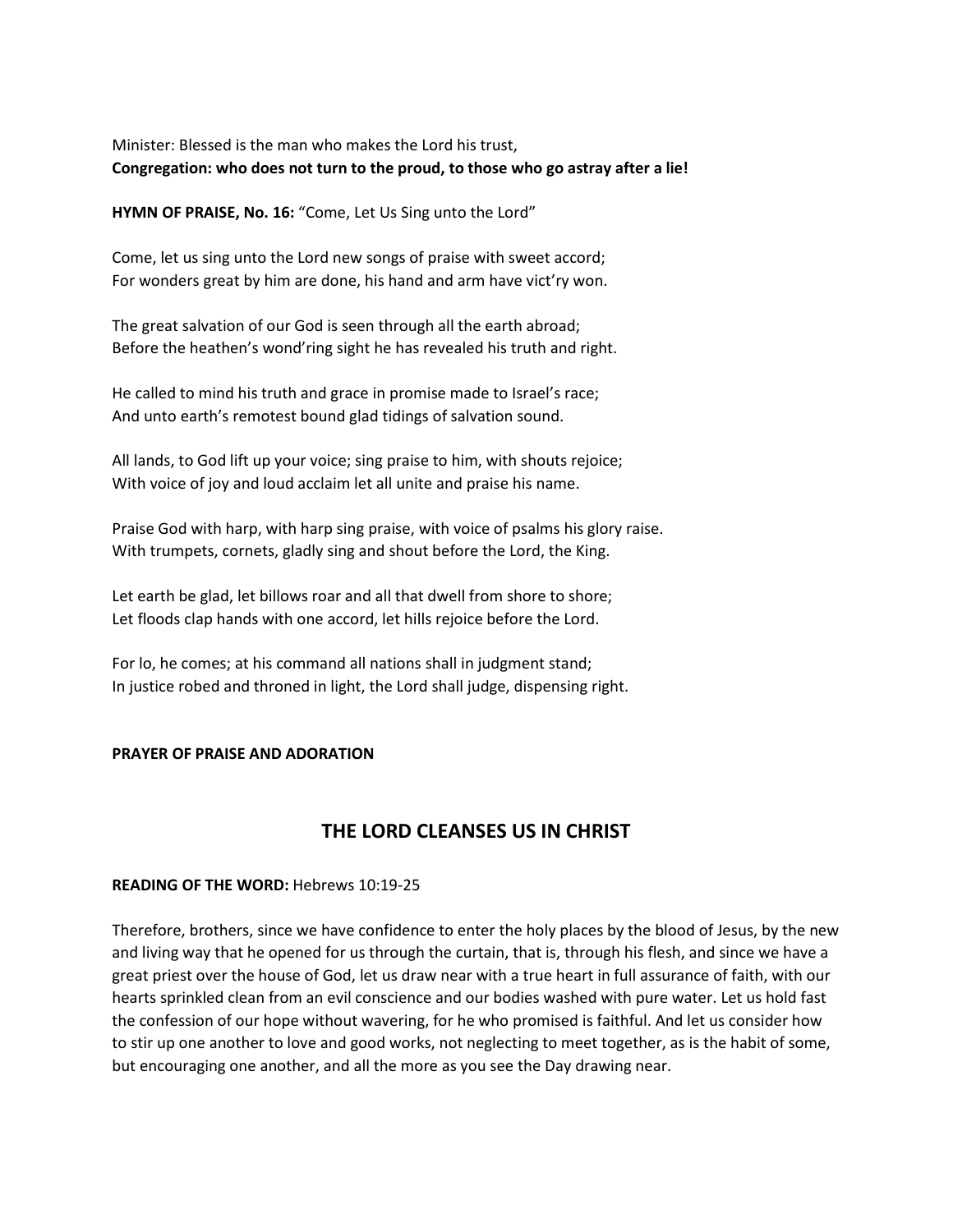Minister: This is the word of the Lord. **Congregation: Thanks be to God!**

#### **CONFESSION OF SIN**

**Merciful Father, you have not only called us to yourself, but you have called us to one another. And far too often, we ignore the rich gift of Christ-exalting fellowship to our downfall. Draw us out of ourselves and deeper into the Body of Christ. Forgive us for failing to see others as you see them, as members of your Bride** *...Silent and Personalized Confession of Sin...* **Amen!**

**ASSURANCE OF PARDON:** Ephesians 2:17-20

And he came and preached peace to you who were far off and peace to those who were near. For through him we both have access in one Spirit to the Father. So then you are no longer strangers and aliens, but you are fellow citizens with the saints and members of the household of God, built on the foundation of the apostles and prophets, Christ Jesus himself being the cornerstone.

**HYMN OF FAITH:** "We Will Feast in the House of Zion"

[Chorus] We will feast in the house of Zion. We will sing with our hearts restored. He has done great things, we will say together. We will feast and weep no more.

We will not be burned by the fire; he is the Lord, our God. We are not consumed by the flood; upheld, protected, gathered up. [Chorus]

In the dark of night, before the dawn, my soul, be not afraid. For the promised morning, oh, how long? Oh, God of Jacob, be my strength. [Chorus]

Ev'ry vow we've broken and betrayed, you are the faithful one. And from the garden to the grave, bind us together, bring shalom. [Chorus x2]

#### **HIS TITHES AND OUR OFFERINGS**

**ANTHEM:** "The Majesty and Glory of Your Name", Fettke; The Adult Choir

When I gaze into the night skies and see the work of your fingers; the moon and stars suspended in space. Oh, what is man, that you are mindful of him? You have given man a crown of glory and honor, and have made him a little lower than the angels. You have put him in charge of all creation: the beasts of the field, the birds of the air, the fish of the sea.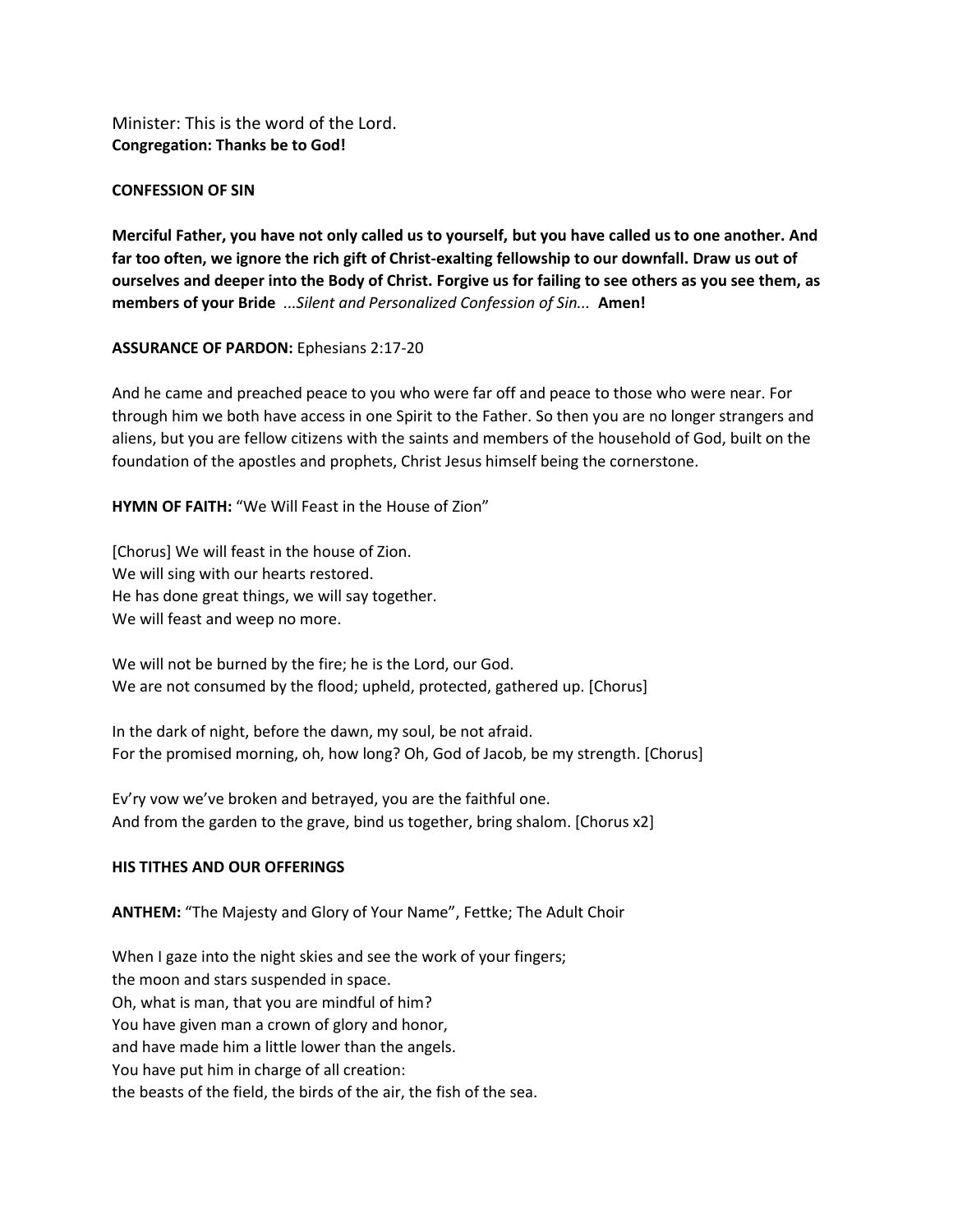But what is man, Oh, what is man that you are mindful of him. O Lord, our God the majesty and glory of your name transcends the dearth and fills the heavens. O Lord, our God, little children praise you perfectly, and so would we, and so would we. Alleluia, Alleluia! The majesty and glory of your name. Alleluia, Alleluia!

#### **PRAYER OF THANKSGIVING AND SUPPLICATION**

Our Father who art in heaven, hallowed be thy name. Thy kingdom come, thy will be done, on earth as it is in heaven. Give us this day our daily bread and forgive us our debts as we forgive our debtors. And lead us not into temptation, but deliver us from evil, for thine is the kingdom and the power and the glory forever. Amen.

# **THE LORD CONSECRATES US BY HIS WORD**

**SERMON TEXT:** John 15:12-17

 $12$  "This is my commandment, that you love one another as I have loved you.  $13$  Greater love has no one than this, that someone lay down his life for his friends. <sup>14</sup> You are my friends if you do what I command you. <sup>15</sup> No longer do I call you servants, for the servant does not know what his master is doing; but I have called you friends, for all that I have heard from my Father I have made known to you. <sup>16</sup> You did not choose me, but I chose you and appointed you that you should go and bear fruit and that your fruit should abide, so that whatever you ask the Father in my name, he may give it to you. <sup>17</sup> These things I command you, so that you will love one another.

**PREACHING OF GOD'S WORD:** Pastor Drew Turberville Sermon Series: Take Heart; I Have Overcome The World XIV. "Intertwined for His Glory"

#### **WE CONFESS OUR FAITH:** Apostles' Creed

I believe in God the Father Almighty, Maker of heaven and earth.

I believe in Jesus Christ, his only Son, our Lord, who was conceived by the Holy Spirit, and born of the virgin Mary. He suffered under Pontius Pilate, was crucified, died, and was buried; he descended into hell. The third day he rose again from the dead. He ascended into heaven and is seated at the right hand of God the Father Almighty. From there he will come to judge the living and the dead.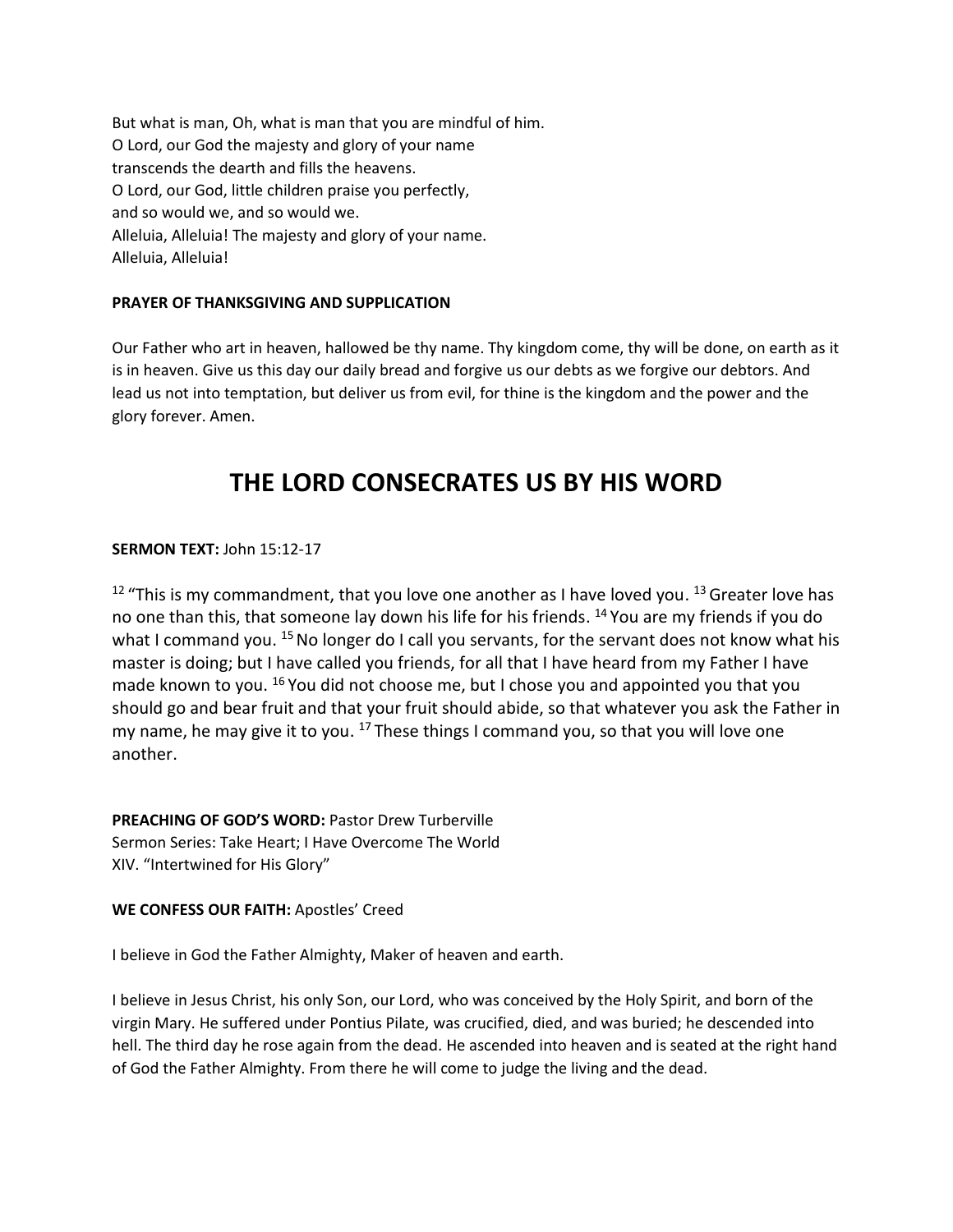I believe in the Holy Spirit, the holy catholic church, the communion of saints, the forgiveness of sins, the resurrection of the body, and the life everlasting. Amen.

**HYMN OF RESPONSE, No. 498:** "Jesus! What a Friend for Sinners!"

Jesus! What a Friend for sinners! Jesus! Lover of my soul; Friends may fail me, foes assail me, he, my Savior, makes me whole.

[Refrain] Hallelujah! What a Savior! Hallelujah! What a Friend! Saving, helping, keeping, loving, he is with me to the end.

Jesus! What a strength in weakness! Let me hide myself in him; Tempted, tried, and sometimes failing, he, my strength, my vict'ry wins. [Refrain]

Jesus! What a help in sorrow! While the billows o'er me roll. Even when my heart is breaking, he, my comfort, helps my soul. [Refrain]

Jesus! What a guide and keeper! While the tempest still is high, Storms about me, night o'ertakes me, he, my pilot, hears my cry. [Refrain]

Jesus! I do now receive him, more than all in him I find; He hath granted me forgiveness, I am his, and he is mine. [Refrain]

#### **BENEDICTION:** Numbers 6:24-26

The Lord bless you and keep you; the Lord make his face to shine upon you and be gracious to you; the Lord lift up his countenance upon you and give you peace.

> **God be with you till we meet again; by his counsels guide, uphold you, with his sheep securely fold you: God be with you till we meet again.**

> **God be with you till we meet again; 'neath his wings protecting hide you, daily manna still provide you; God be with you till we meet again.**

**POSTLUDE:** "Festival Alleluia" arr. Miller

## **SERMON NOTES**

Christian Friendship is Marked by Sacrifice.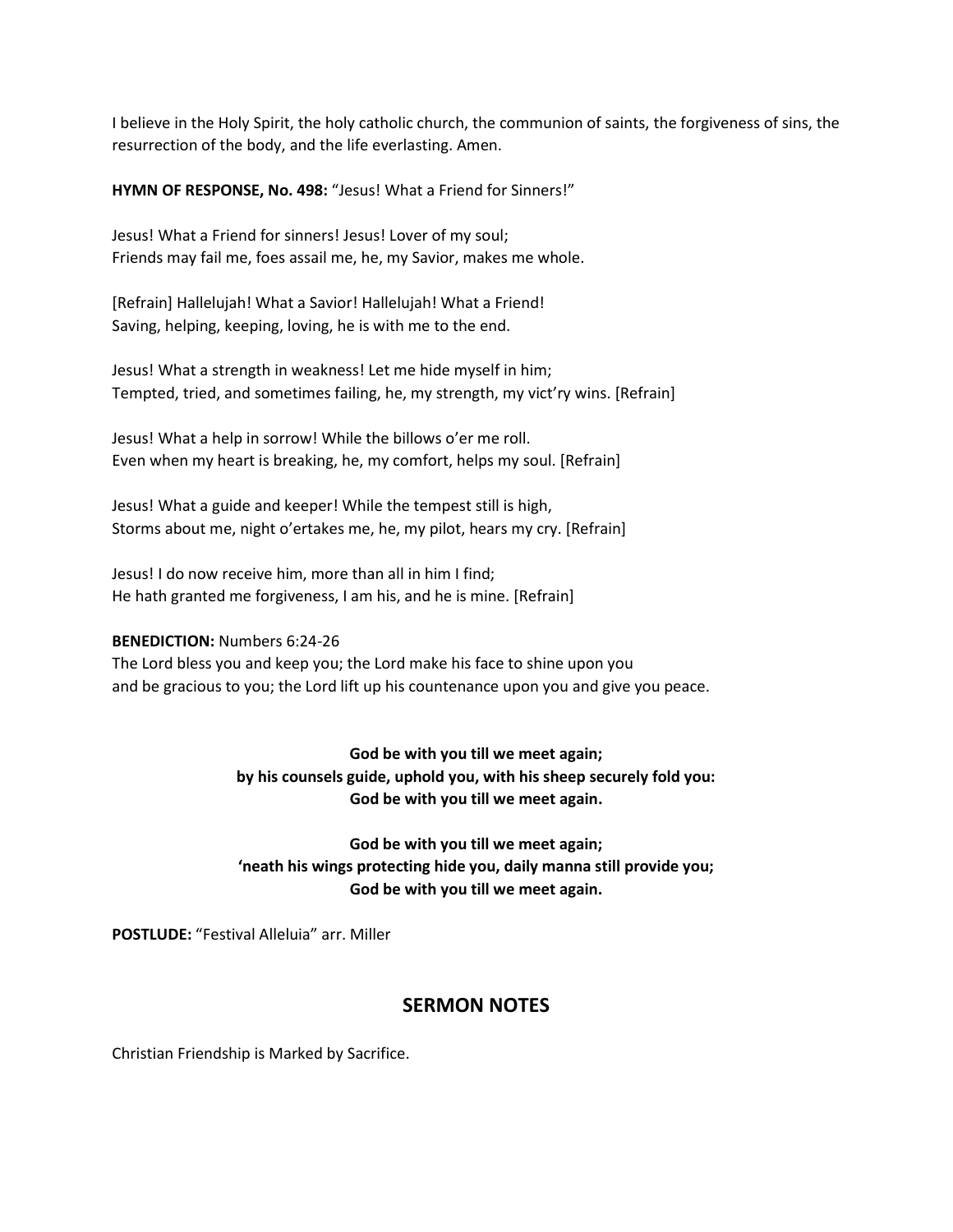Christian Friendship is Marked by Mutuality.

Christian Friendship is Marked by Promotion.

# **ANNOUNCEMENTS**

**Welcome to Riveroaks!** We are delighted you have joined us for worship this morning. We would love to get to know you and serve you anyway we can. Please consider filling out a visitor's card and putting it in the offering plate or scanning the QR code to access our online visitor form. "For what we proclaim is not ourselves, but Jesus Christ as Lord, with ourselves as your servants for Jesus' sake" (2 Corinthians 4:5).

**Get More Connected:** Sign up for the email list; contact Brenda at office@riveroakspca.org.

**Riveroaks College & Career** Ministry is hosting a luncheon on today immediately following the church service in the Fellowship Hall. Lunch will be provided! If you are a first-time visitor and would like to join this lunch gathering, we welcome you.

**Community Groups meet Sunday night!** These smaller, informal gatherings meet in individual homes on the 2nd and 4th Sunday evenings monthly (times vary at each location). If you'd like to join a group tonight, we'd love to have you! Please speak with one of our pastors.

**Riveroaks Student Ministry (RSM)** will resume meeting in homes on Wednesday, June 1. For locations, contact Pastor Drew.

**Attention All Riveroaks Men!** A Patio Night will be held on Friday, June 3 at 7:00pm at the home of Brad Harris (8217 Poplar Pike, Germantown). Please mark your calendars to join in this manly outdoor gathering. In case of rain, check with Brad about a rescheduled date.

**A VBS Teacher Training Meeting** has been rescheduled for Sunday, June 5, to be held in the Fellowship Hall immediately following Sunday worship. Please contact Molly Pennington to sign up to help and to RSVP for the meeting. Prayerfully consider participating in this year's VBS as a teacher/helper. For questions, contact Molly Pennington (mpennington@riveroakspca.org).